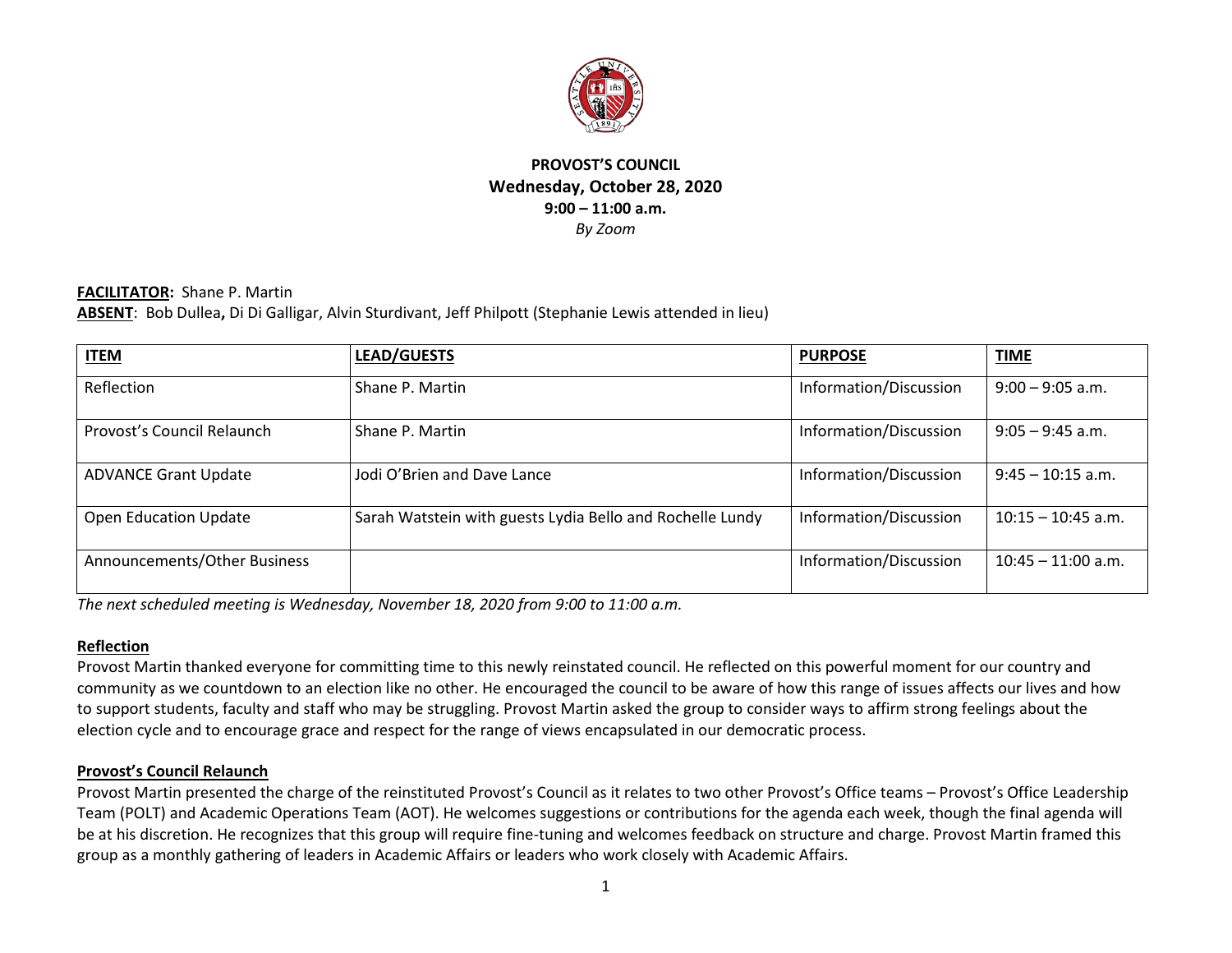

The council divided into break-out rooms to discuss the question, "what are key questions that this group needs to consider this year?" He encouraged the groups to contemplate how this council relates to other councils and groups.

A few themes emerged from the breakout rooms including better integration of Student Development and Academic Affairs; strengthening and advancing student retention; planning for post-COVID-19; supporting and growing through diversity, equity, and inclusion work; developing a divisional organizational chart; tracking actions, timelines and follow-up from these meetings.

#### **ADVANCE Grant Update**

Provost Martin framed the conversation about the ADVANCE Grant as a reimagining of the professoriate and culture of Seattle U and higher education in general. Principal Investigator, Dr. Jodi O'Brien provided background on the beginnings of the ADVANCE grant, and reviewed proposed revisions to the faculty promotion guidelines. The revisions include changes in the Holistic Faculty Development Plan, adding student engagement as eligibility criteria, expansion of faculty activities evaluated for promotion to Professor, and utilizing external evaluators that more closely reflect the faculty member's area of work.

The floor opened for questions and discussion. Provost Martin thanked Dr. O'Brien and the Holistic Faculty Formation working group for this important work.

#### **Open Education Update**

Provost Martin framed the conversation by giving background about faculty librarians who are working to address the high cost of textbooks and course materials. Dean Watstein provided context for academic libraries, the open resource environment, and the natural affinity to provide access to affordable resources, materials, and space, to promote research and scholarship. Dean Watstein introduced research librarian, Lydia Bello and scholarly communication officer, Rochelle Lundy who presented information about Open Education Initiative, which is a sustainable way to acquire resources, materials and tools that are free to share. They propose closing the Textbook Access and Affordability Task Force (est. 2018) in favor of creating the Open Education Task Force. This pivot would allow for alignment with ongoing initiatives and Strategic Directions. CDLI and ICTC would collaborate with faculty to investigate and utilize open resources.

The floor opened for questions and suggestions. Provost Martin thanked Ms. Lundy, Ms. Bello and Dean Watstein for their excellent presentation. Dean Watstein requested this be presented to the Academic Assembly.

#### **Announcements/Other Business**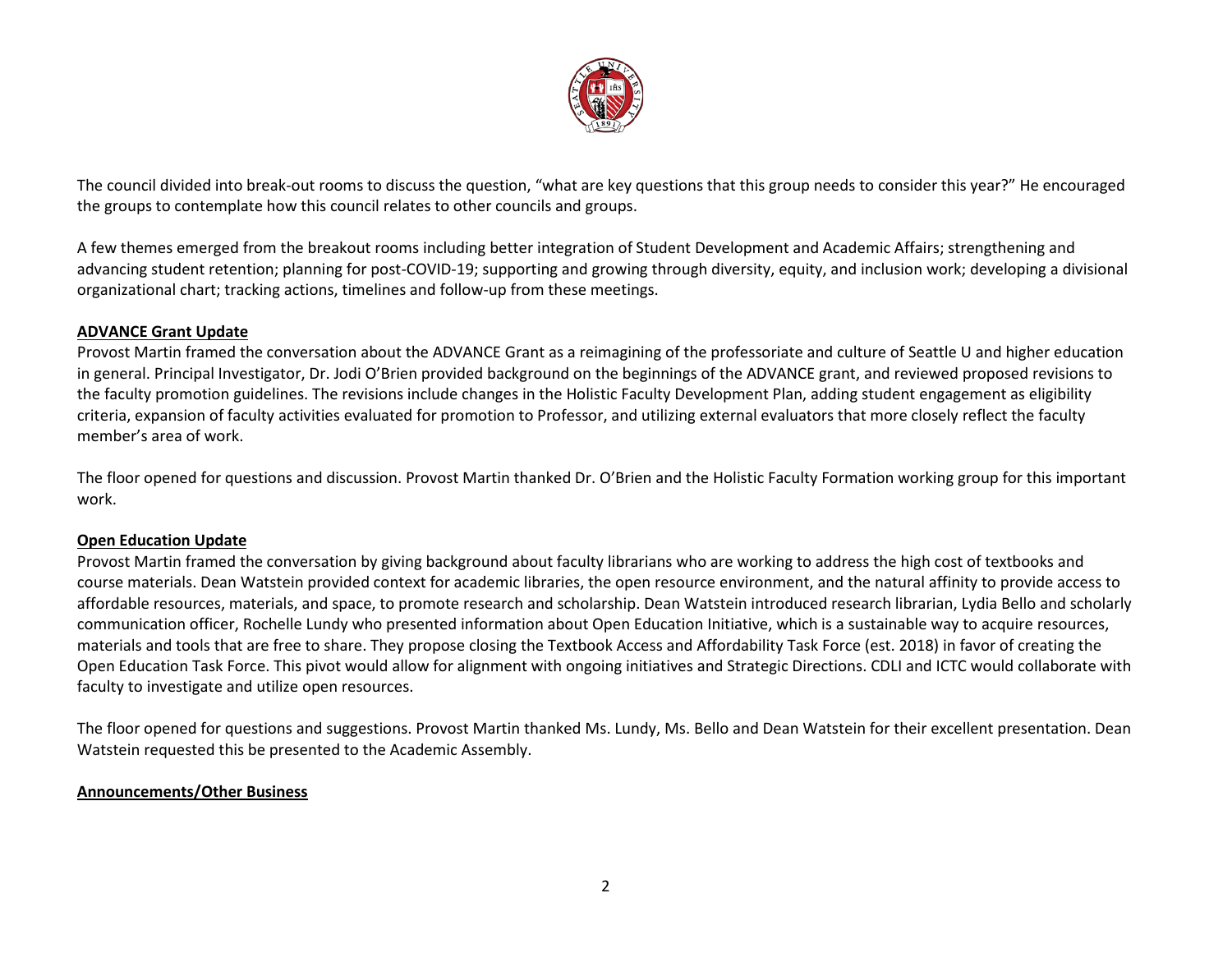# SEATTLEL

# Provost's Council Meeting October 28, 2020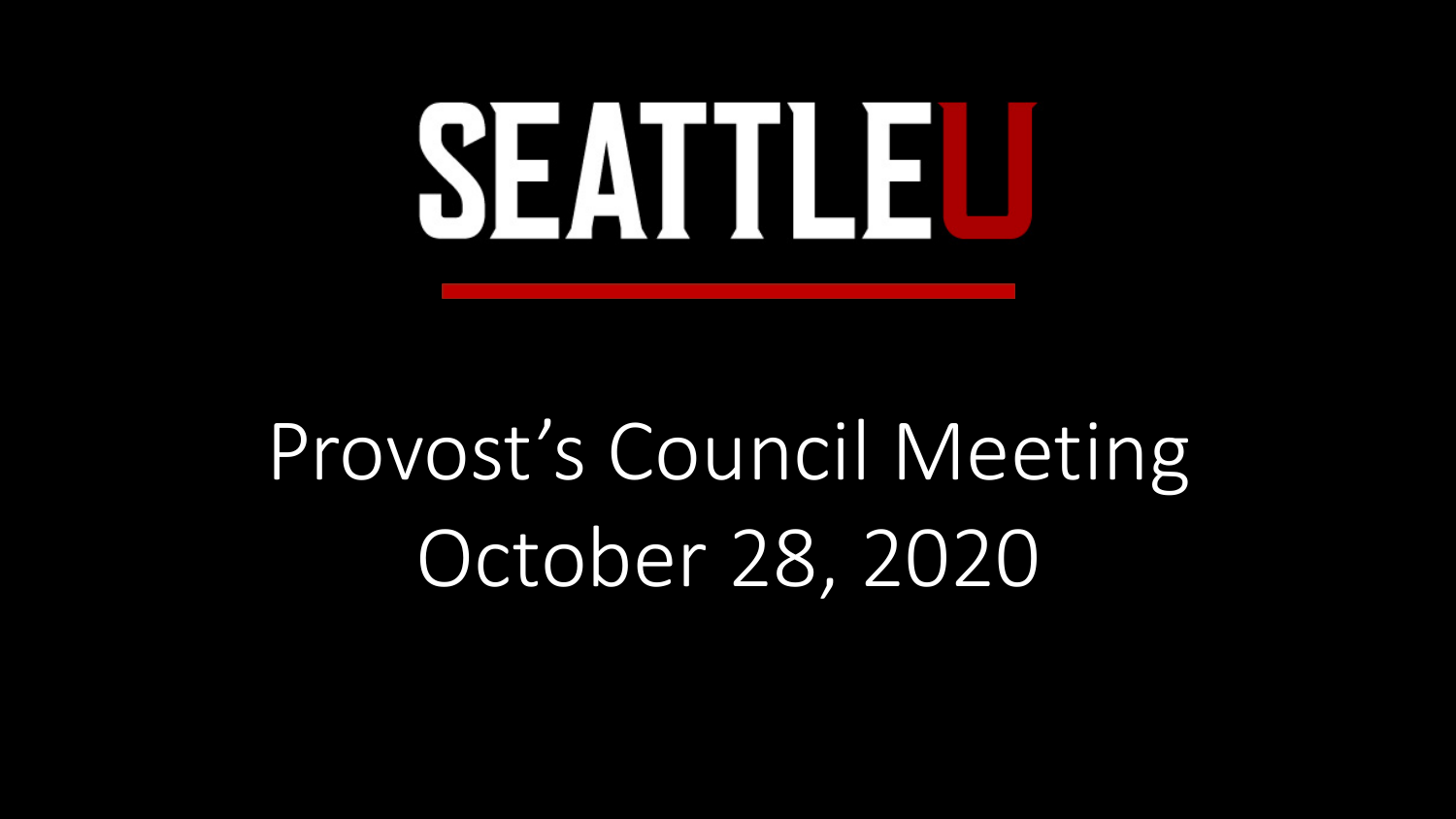## Provost's Council

#### **Purpose:**

The Provost's Council integrates the Academic Affairs division with cross-campus leadership to share information, advise on decision- making, provide mutual support and foster collaboration.

#### **Structure and Schedule:**

Meets monthly for two hours; typically the 4<sup>th</sup> Wednesday of each month from 9-11 a.m. The agenda is set by the Provost ahead of time, with suggestions and contributions from the membership. Meeting notes are kept and published.

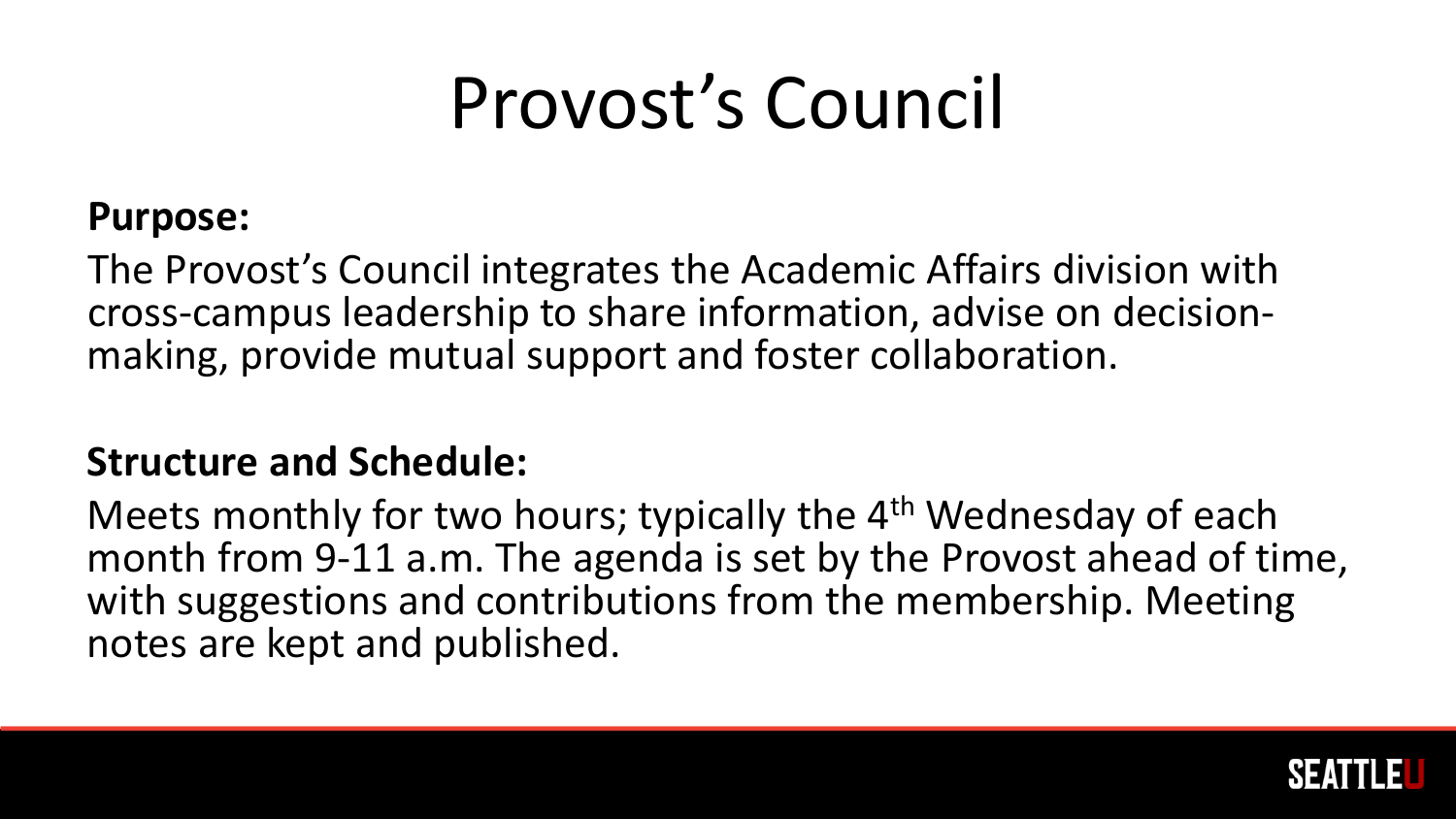## Provost's Council

#### **Membership:**

- Shane P. Martin, Chair
- Joyce Allen
- Sarah Bee
- Nancy Carroll
- Annette Clark
- Terri Clark
- Michelle Clements
- Bob Dullea
- Bob Duniway
- Michelle Etchart
- Rick Fehrenbacher
- ShaneyFink
- Di Di Galligar
- Trish Henley
- Obed Kabanda
- Paulette Kidder
- Laura Knote
- Kathleen La Voy
- Dave Lance
- Mark Markuly
- Natasha Martin
- Rose Murphy
- Melore Nielsen
- Kerry Francesca Nisco
- Jodi O'Brien
- Joe Orlando
- Joseph Phillips
- Jeff Philpott
- David Powers
- Joelle Pretty
- Michael Quinn
- Frank Shih
- Alvin Sturdivant
- Kristen Swanson
- Kirsten Thompson
- Jennifer Tilghman-Havens
- Christopher Van Liew
- Sarah Watstein
- James Willette

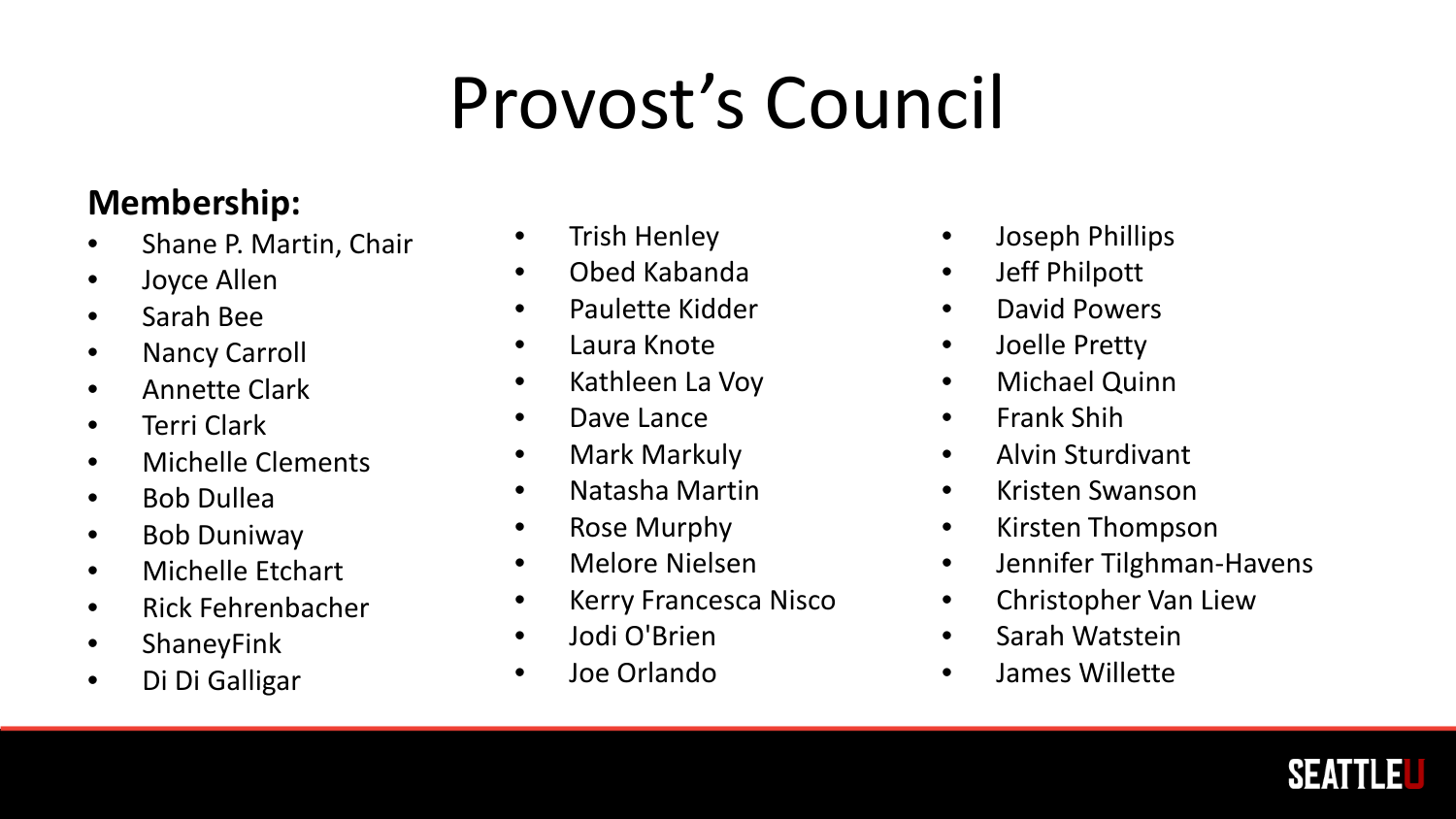## Provost Office Leadership Team

#### **Purpose:**

The Provost's Office Leadership Team (POLT) brings together key Provost Office-related leadership to provide proactive, higher-level strategic direction to the work of the Provost Office and Academic Affairs.

#### **Structure and Schedule:**

POLT meets monthly for two hours. Agendas are generated by the Provost and membership via OneNote. Guests may be invited. Meeting notes are not kept, but action items are recorded in OneNote.

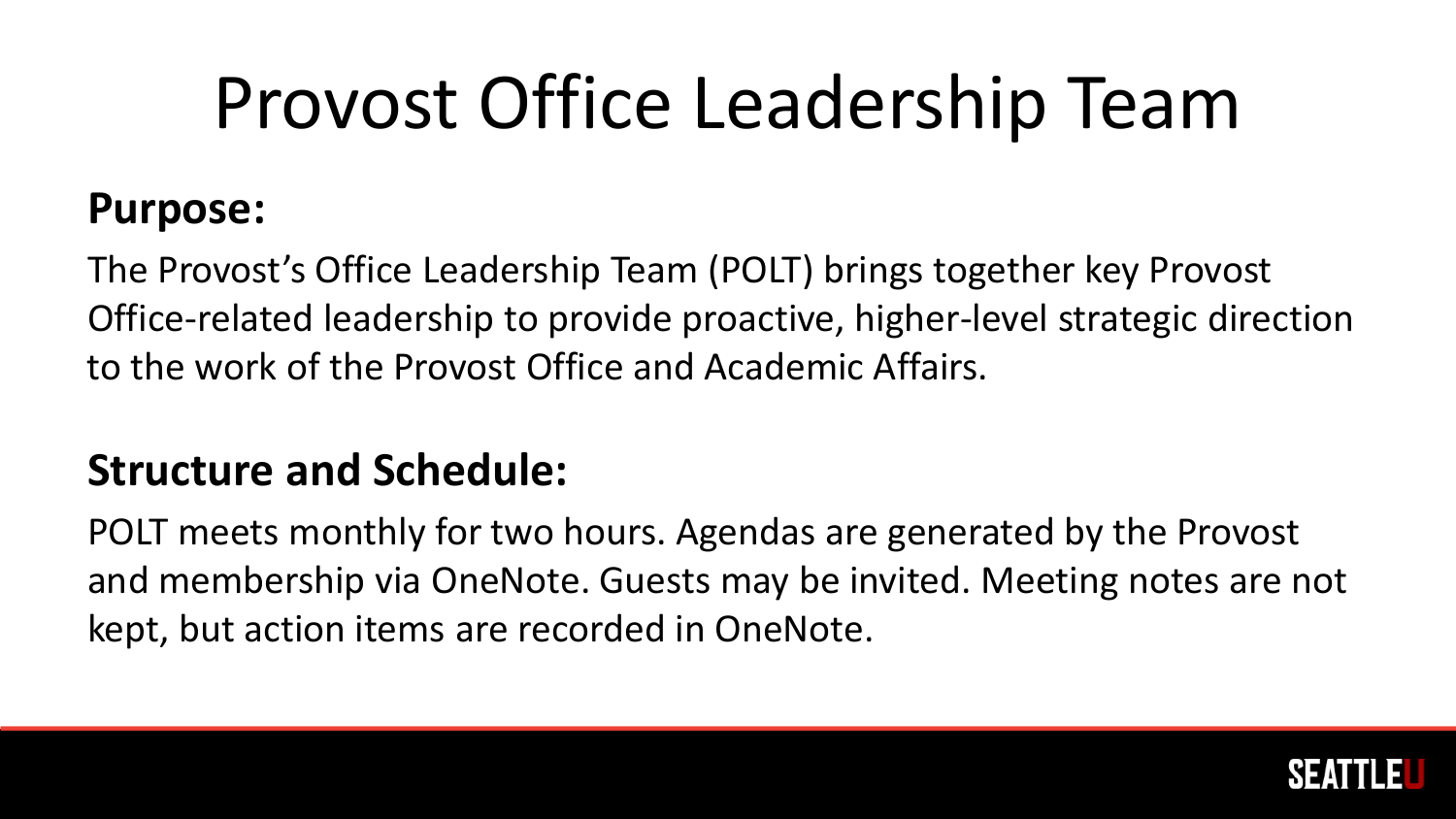## Provost Office Leadership Team

#### **Membership:**

- Shane P. Martin, Chair
- **Nancy Carroll**
- Bob Dullea
- Bob Duniway
- Di Di Galligar
- Trish Henley
- Laura Knote
- Kathleen La Voy
- Dave Lance
- Natasha Martin
- Melore Nielsen
- Joe Orlando
- Joelle Pretty

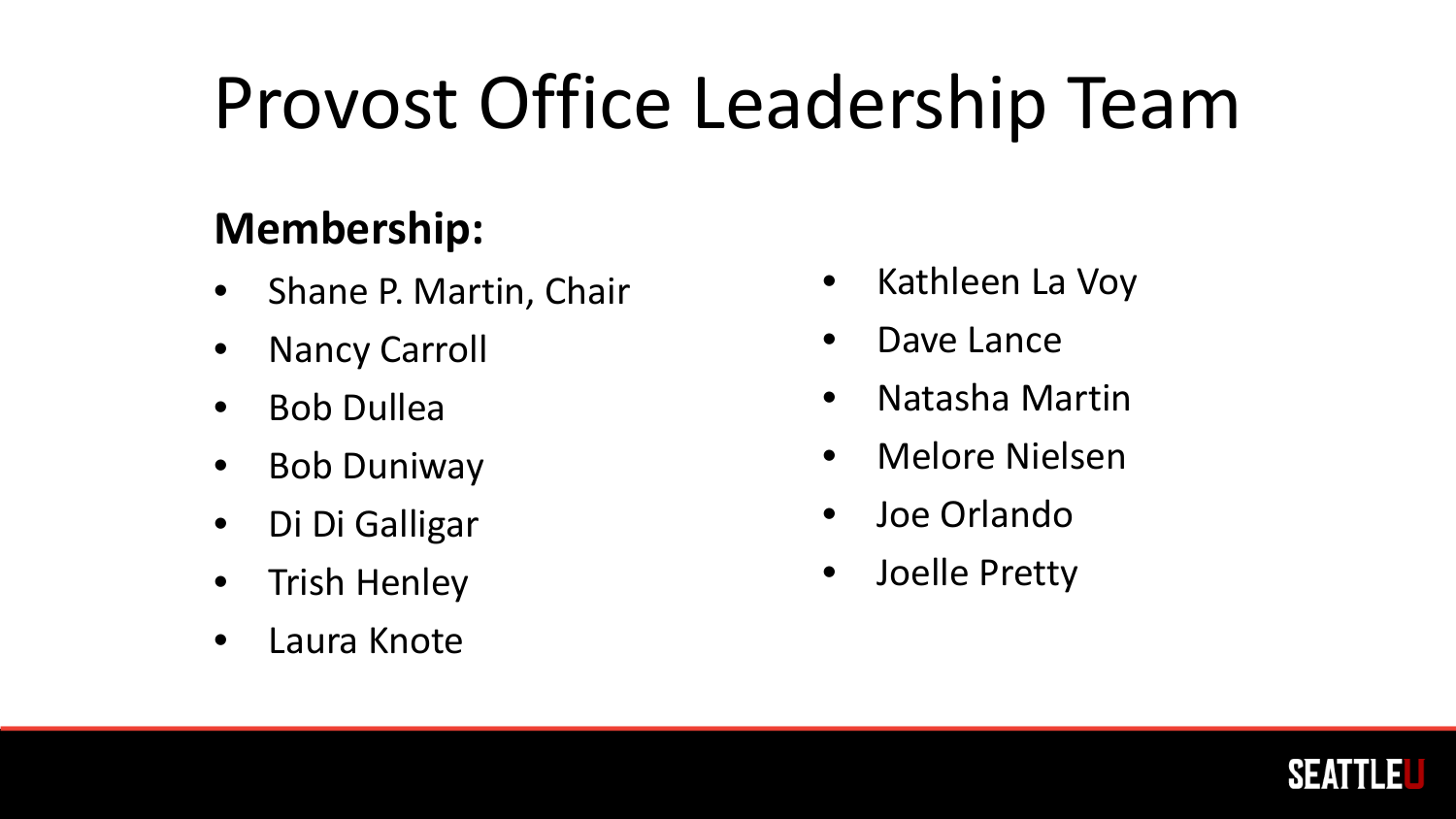## Academic Operations Team

#### **Purpose:**

The Academic Operations Team (AOT) provides day-to-day management of Academic Affairs and Provost Office operations.

#### **Structure and Schedule:**

AOT meets weekly for 90 minutes, except during weeks when there is a POLT meeting. There is no set time for the AOT meeting; it changes to accommodate the dynamic needs of the leadership. Agendas are generated by the membership via OneNote. Meeting notes are not kept, but action items are recorded in the OneNote.

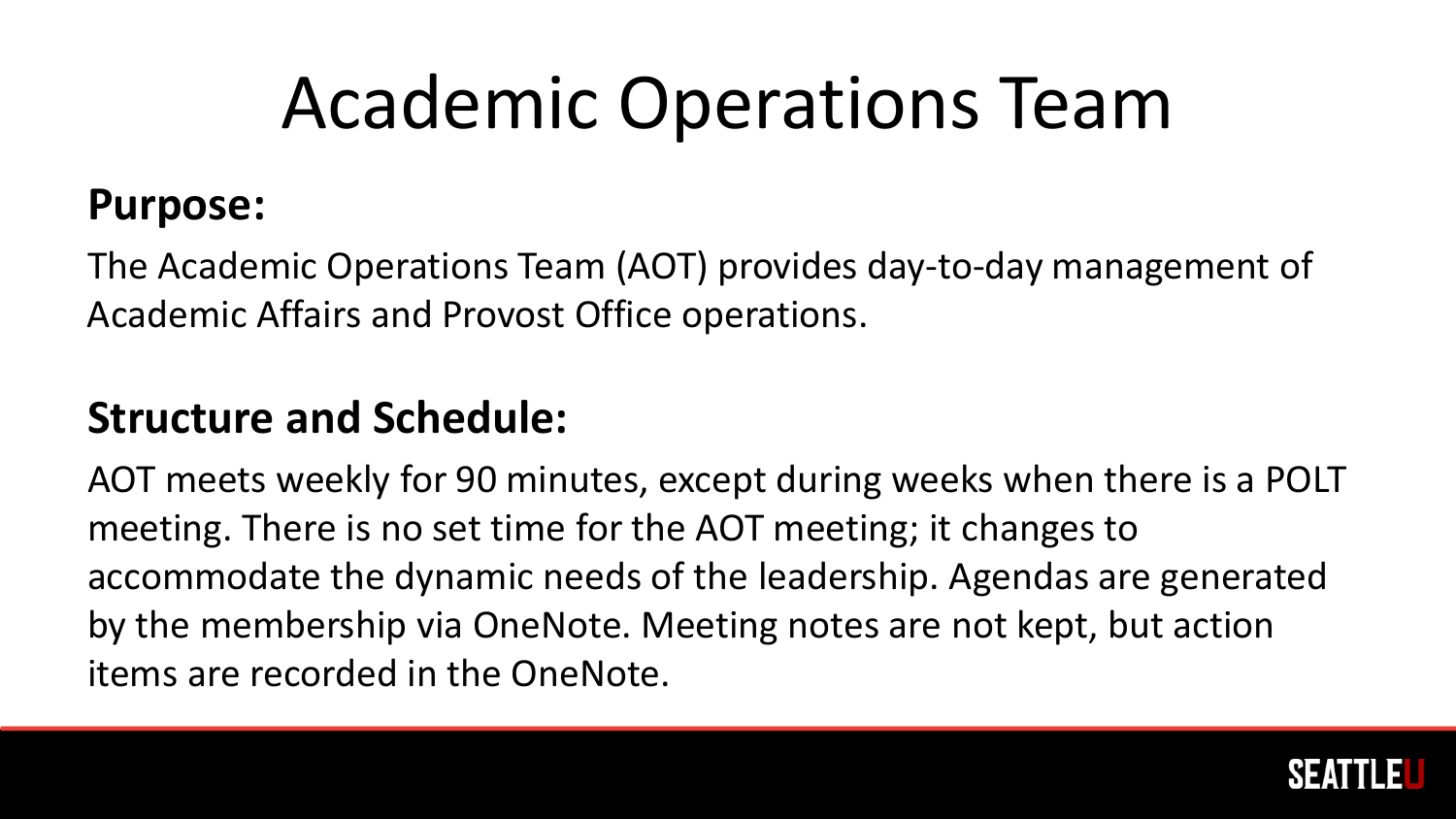## Academic Operations Team

#### **Membership:**

- Bob Dullea, Chair
- Shane P. Martin, *ad hoc* member
- Joyce Allen
- Nancy Carroll
- Bob Duniway
- Di Di Galligar
- **Trish Henley**
- Laura Knote
- Kathleen La Voy
- Dave Lance
- Joelle Pretty

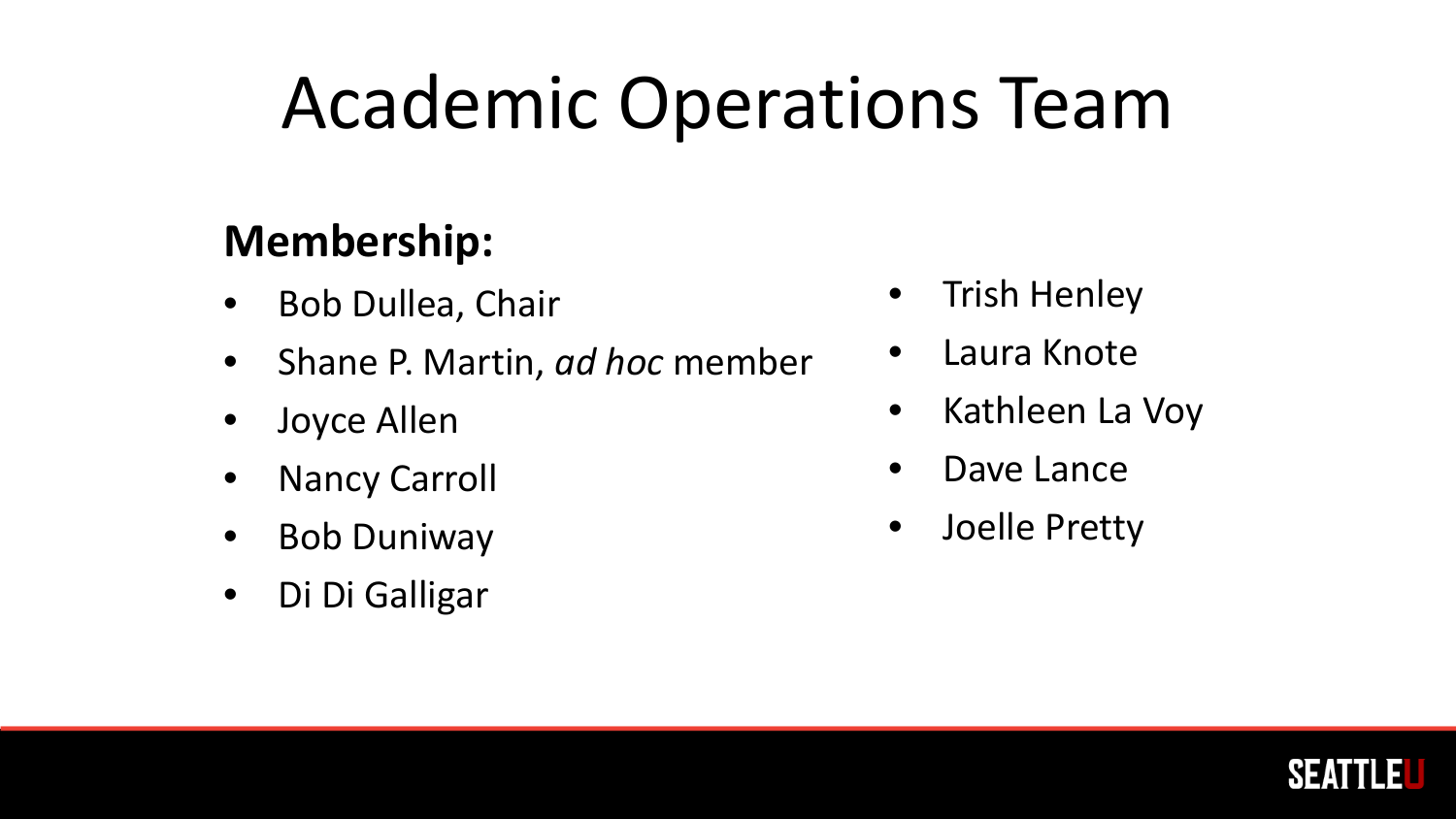# Institutional Transformation through Participatory Action Research

- *Technical Change*  Revised Promotion Guidelines to Professor
	- Task Force and working group
	- Academic Assembly
	- Dean's Council
	- Faculty Handbook Revision Committee
	- Board of Trustees

#### • *Adaptive Change* – Multi-level, multi-dimensional, collaborative

- Faculty development and mentoring initiatives
- Faculty administrators and evaluators workshops and training
- University-wide participation
- Synergistic collaboration with Office of Diversity and Inclusion and Center for Faculty Development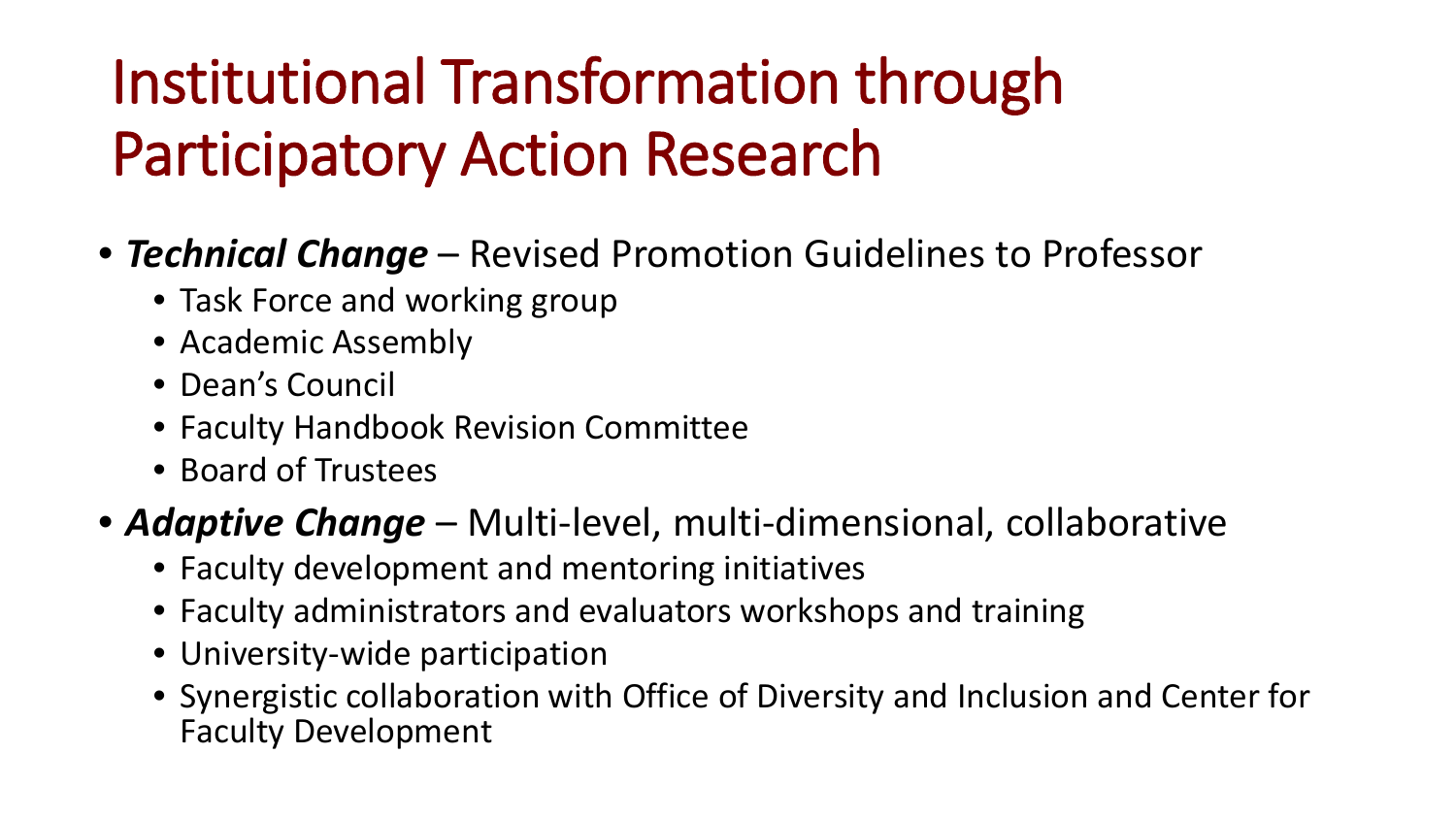# Proposed Revised Guidelines

- Significant changes in the revised guidelines
	- Addition of the Holistic Faculty Development Plan
	- Contributions to student engagement as eligibility criteria
	- Expansion of faculty activities evaluated for promotion to Professor
	- Change in external evaluators to reflect selected area of faculty work
- Ongoing collaboration with the Holistic Faculty Formation working group to create a Supplemental Information Document
	- Incorporates training and mentoring information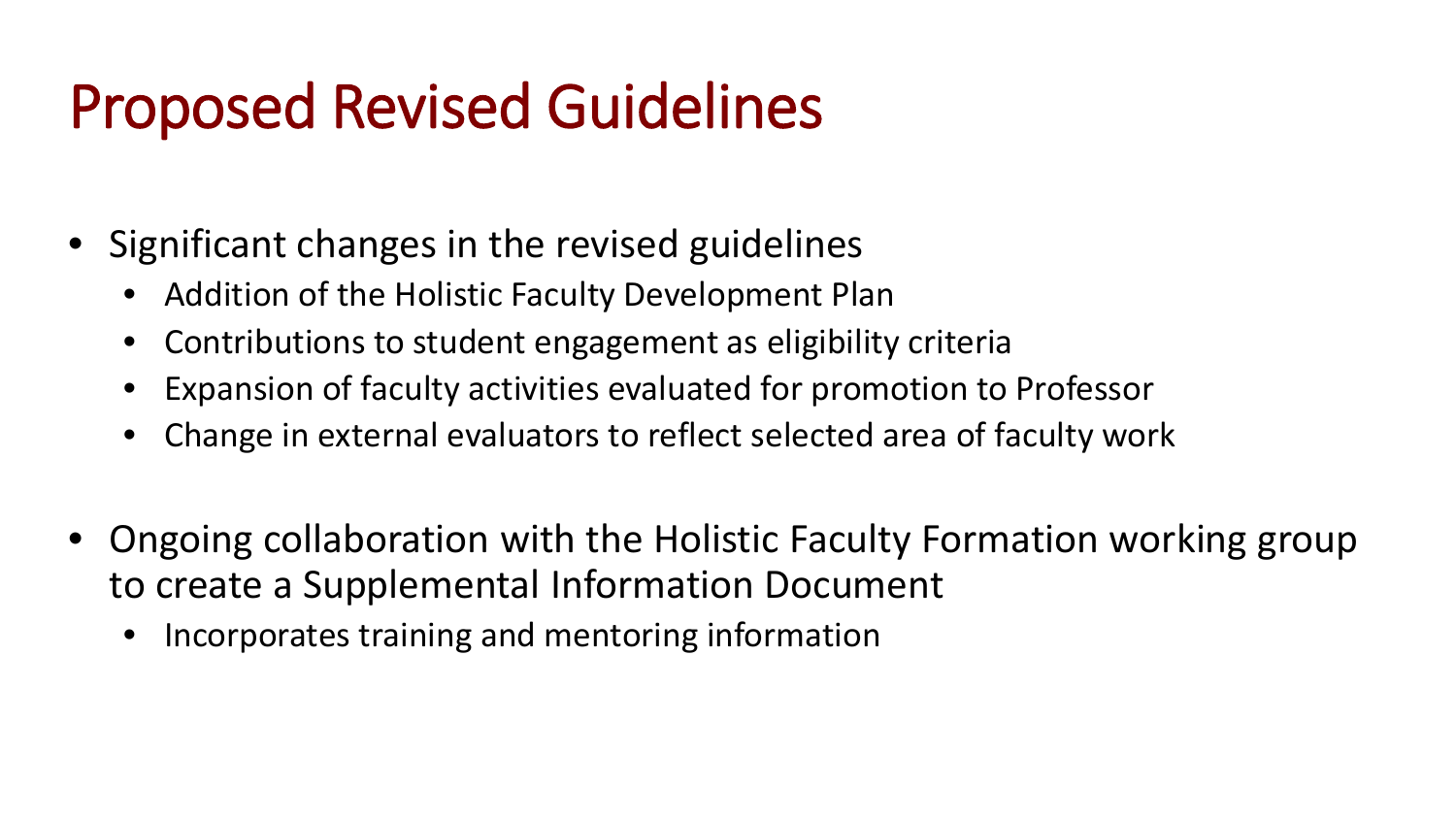A system that enables multiple paths to promotion seems to allow for better mission alignment. Thus, the faculty member becomes a "decentered self"– pursuing their scholarship according to needs of the community and their passions as they are restored "to their inner domain of feeling, wanting and thinking" rather than simply centering their own "performance" judged by very narrow criteria (Lakomski & Evers, 2011).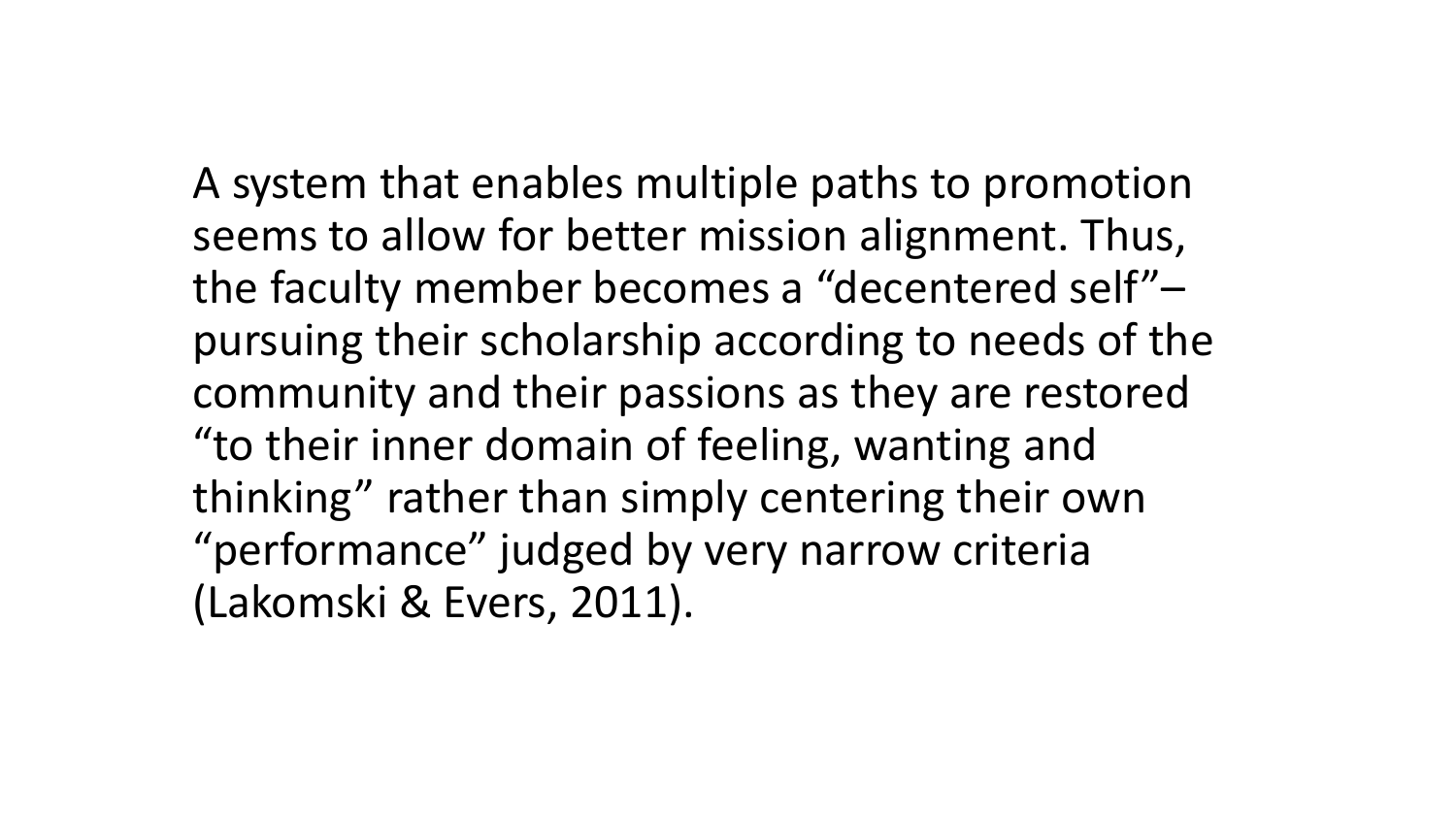# Holistic Faculty Development Plan

On-going leadership development is needed, to equip Cabinet members, Deans and Chairs in their growth toward embodying a new way of leading and mentoring within a transformed vision of the university-- one that has the potency to influence the Jesuit network and the academy as a whole. A program for "**holistic formation**" can give leaders the opportunity to envision an ever-changeful university that is grounded in the Jesuit mission and values, yet flexible enough to meet the needs of a diverse faculty who can effectively meet the diverse needs of the university.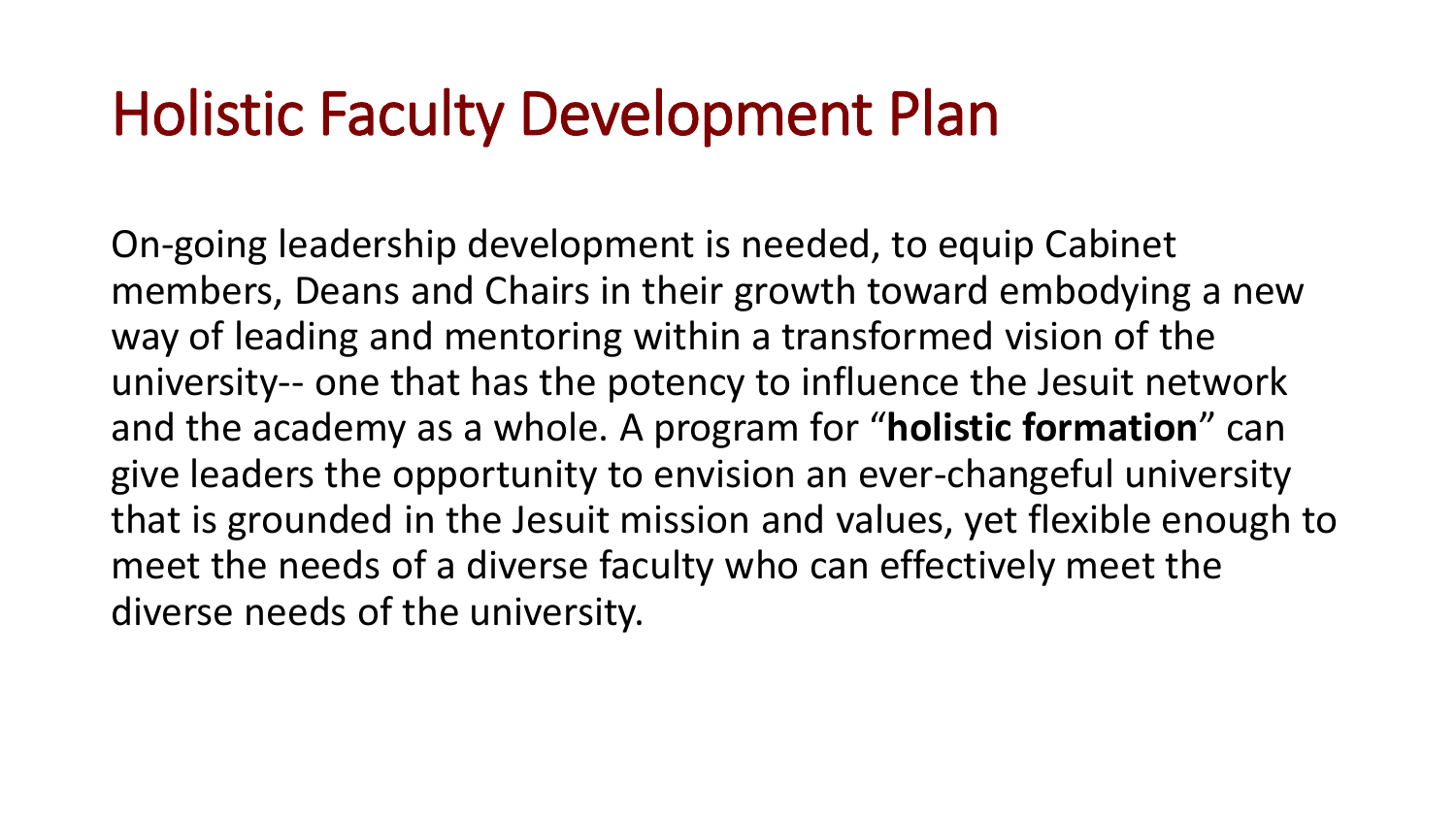

- Meeting with Dean's Council (November 2020)
- Open Forum with SU community (January 2021)
- Final revision submitted to Faculty Handbook Revision Committee no later than February 1, 2021
- Faculty handbook revisions considered by Board of Trustees at spring meeting for fall 2021 implementation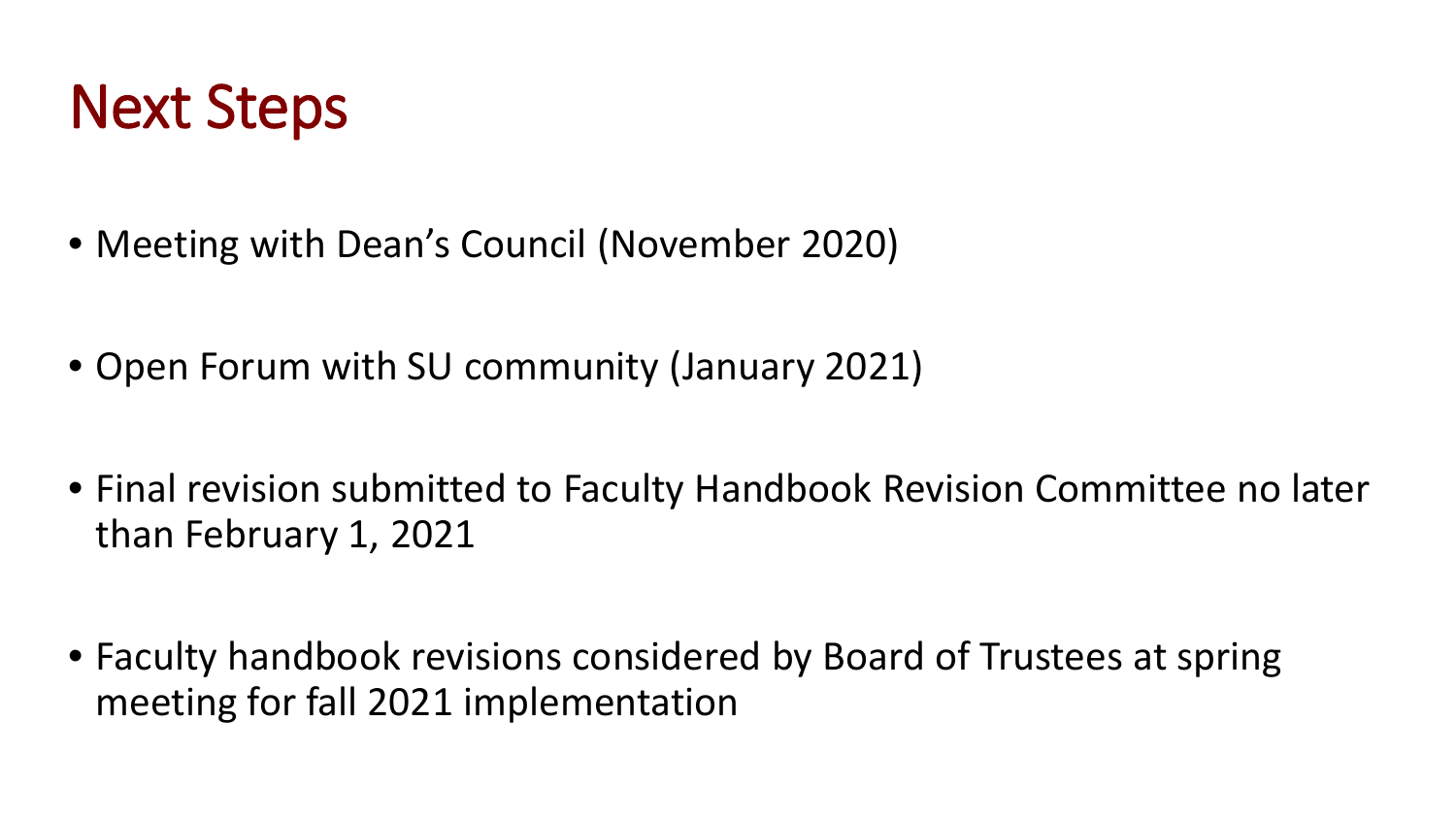# SEATTLEU

Provost Council Lemieux Library and McGoldrick Learning Commons Open Education Updates October 28, 2020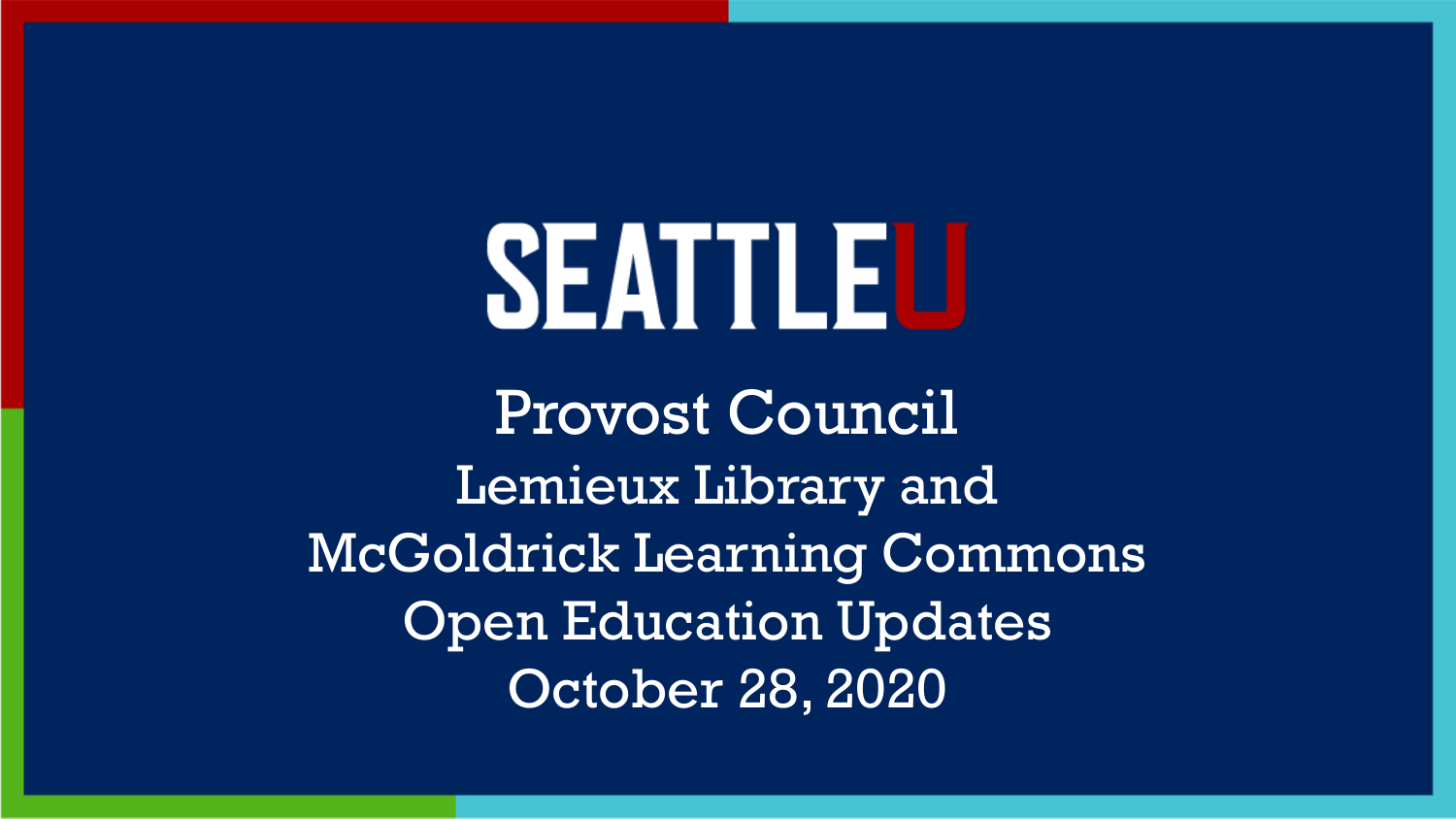## Presentation Outline

- Introductions
- Environmental Scan
- Current Proposal
- Conclusion and Over to You Provost Council Questions/Discussion

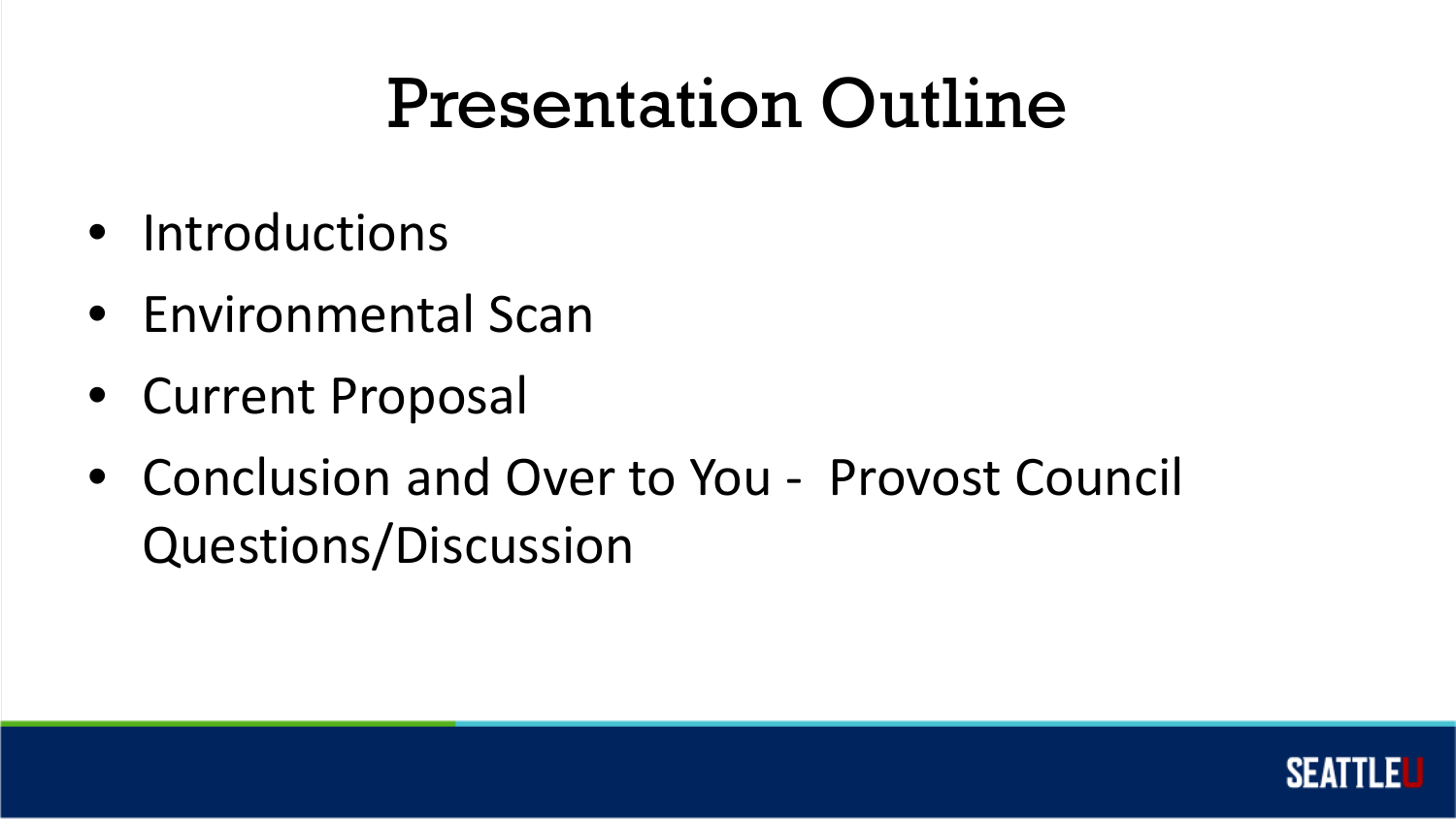## Environmental Scan

- General Landscape
	- Textbooks
	- Course Materials
	- Open Education
- Seattle University Landscape

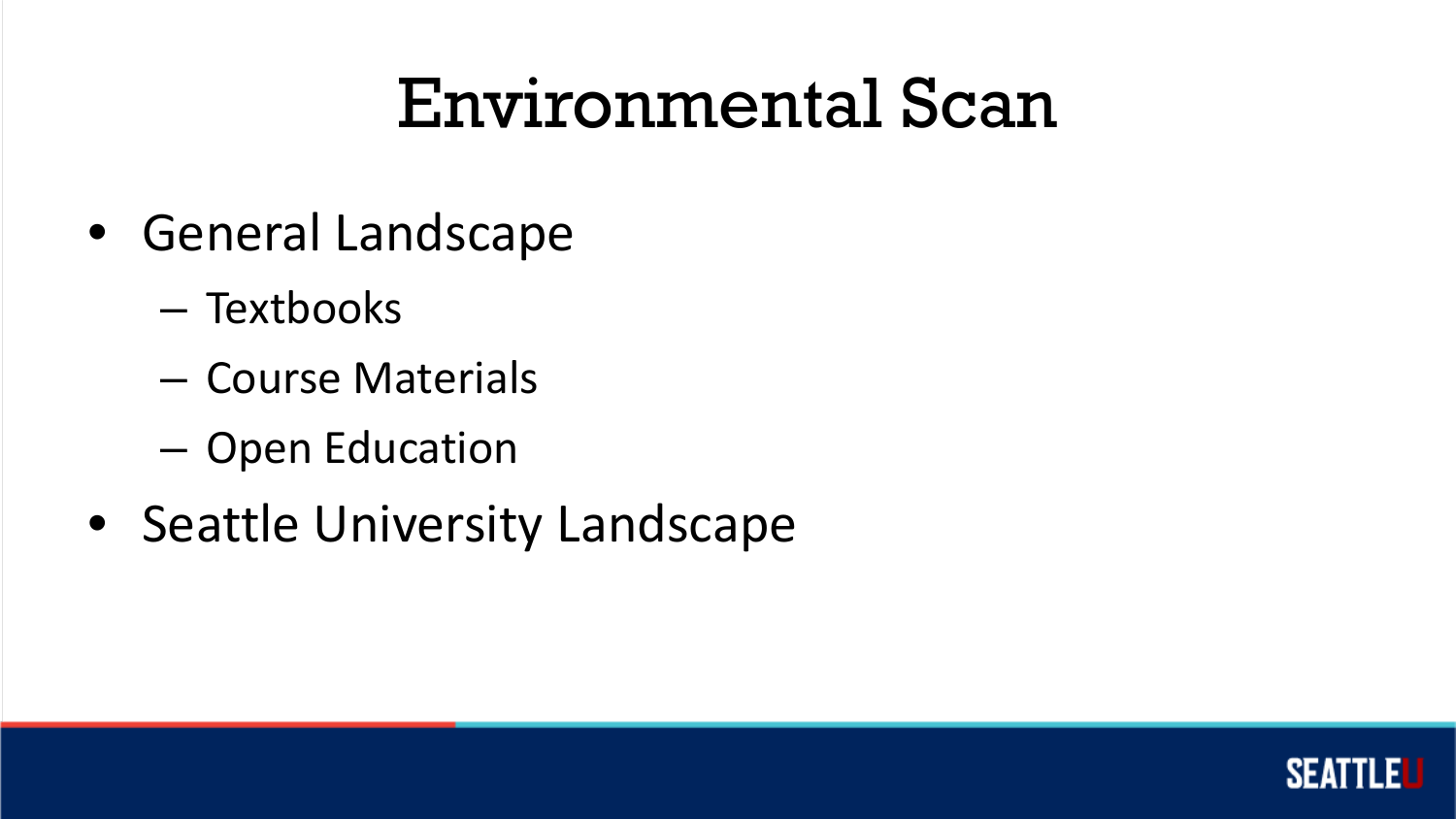## Current Proposal  $\rightarrow$  Open Education Task Force

- Pivot
- Purpose
- Composition
- Ongoing Initiatives Alignment
- Strategic Directions Alignment

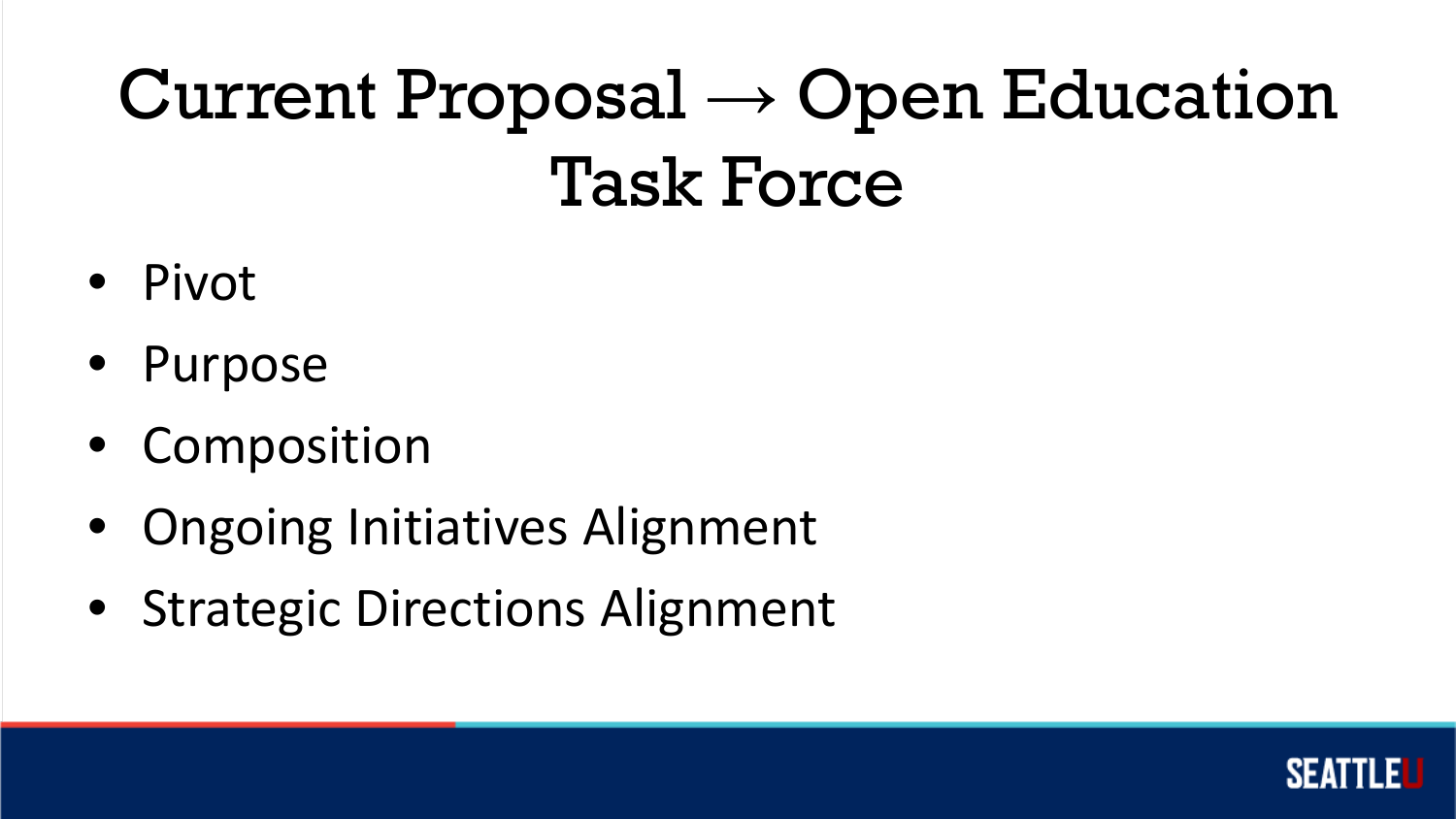### Over to You - Provost Council Questions/Discussion

- Do you have suggestions for encouraging a cultural shift toward open education at Seattle University?
- How might open education interact with and promote Seattle University's other priorities?
- What do you see as the most significant potential challenges to promoting open education at Seattle University?
- What role might faculty governance play in introducing and advancing open education to Seattle University?
- What role might student governance play in introducing and advancing open education to Seattle University?

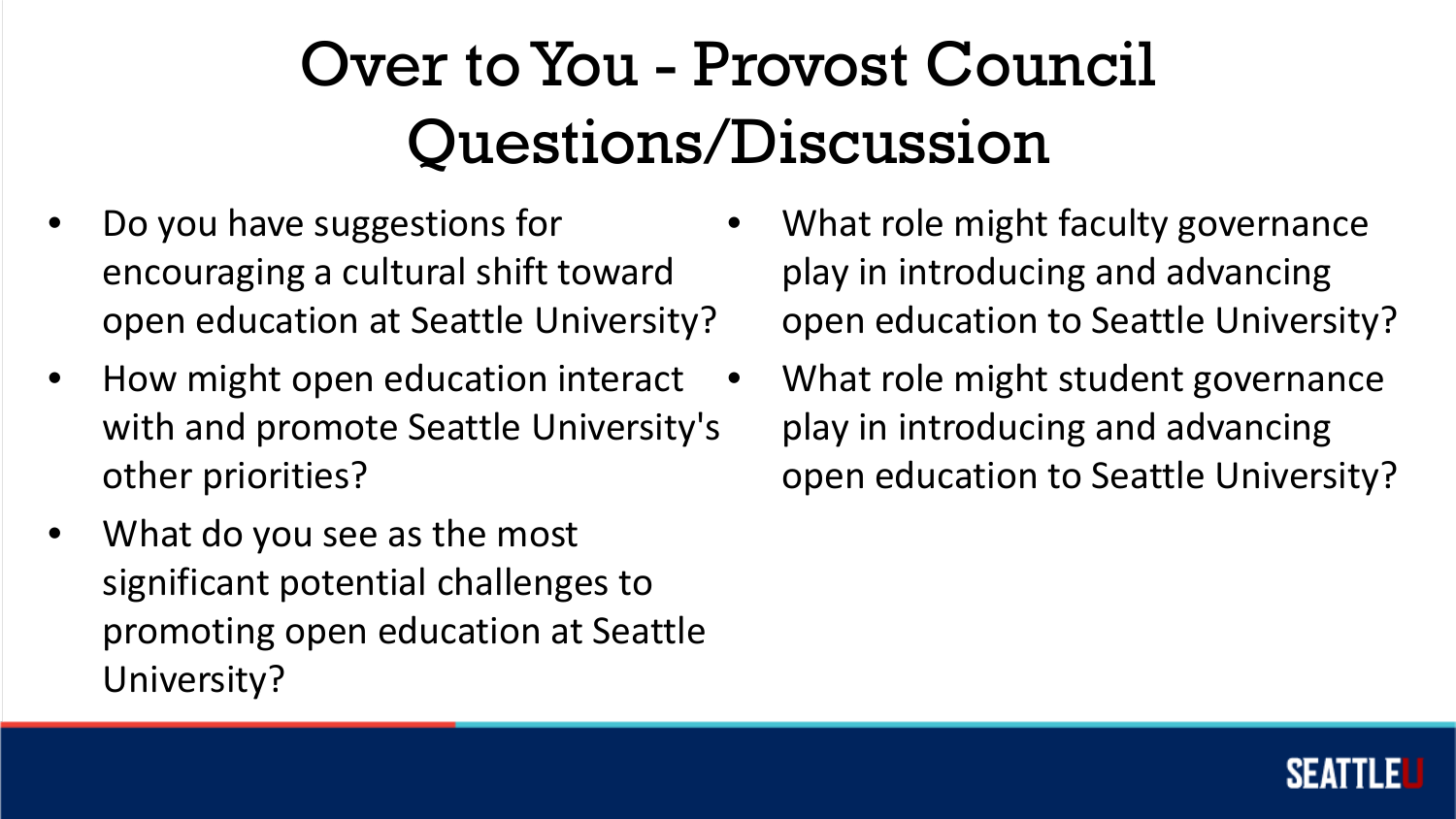## For More Information

- Lydia Bello, Research Services Librarian
	- [bellolydia@seattleu.edu](mailto:bellolydia@seattleu.edu)
- Rochelle Lundy, Scholarly Communication Officer
	- [lundyrochell@seattleu.edu](mailto:lundyrochelle@seattleu.edu)